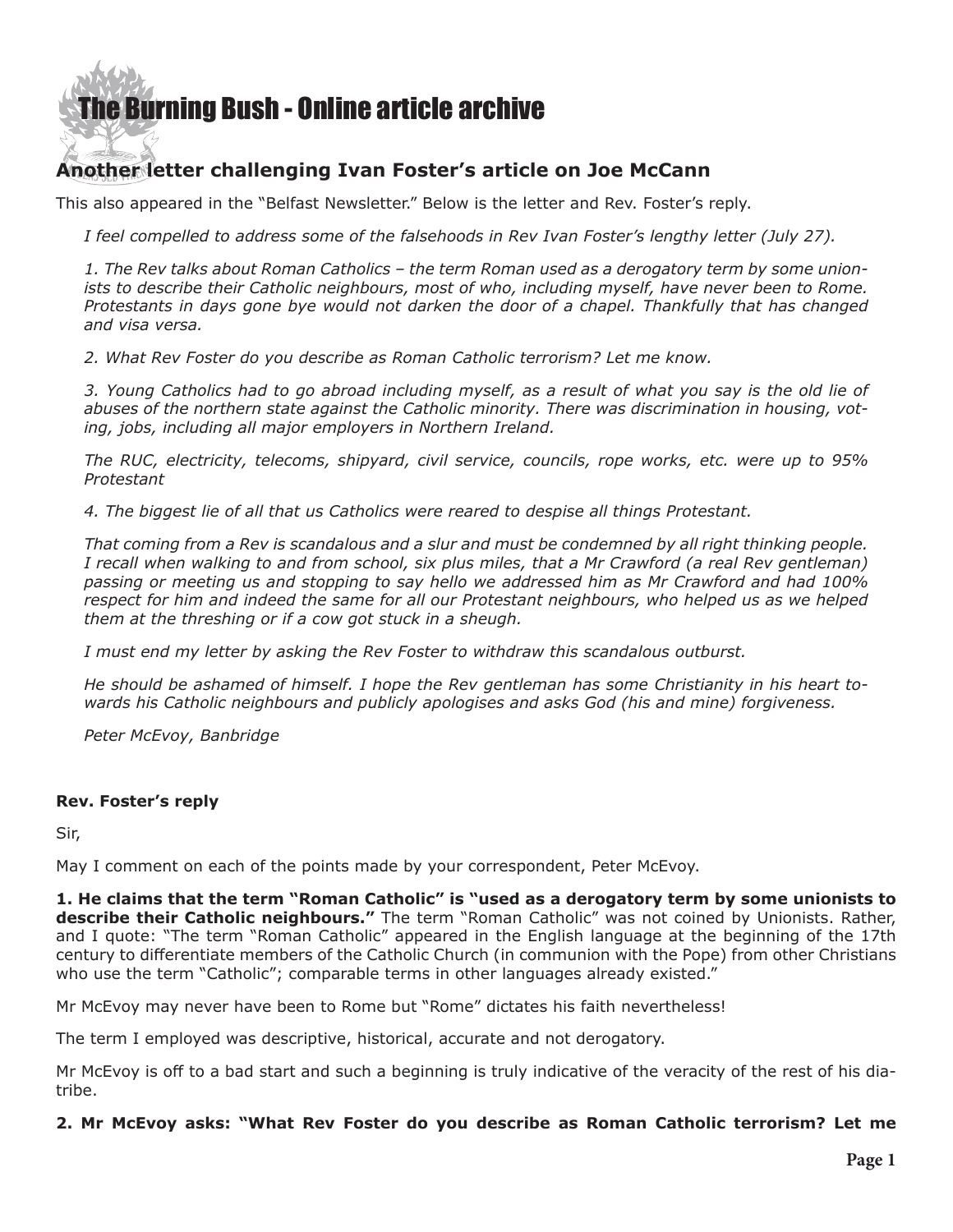

I'm most happy to inform him. I mean by the term "Roman Catholic terrorism" that terrorism that has been supported and encouraged by the Roman Catholic community. That terrorism which could never have taken place without Roman Catholic support and succour.

Priests of many ranks have been exposed as having been actually involved in IRA terrorism, even in leadership roles. Roman Catholic property has been used to conceal IRA arms and explosives. Roman Catholic clerics have been documented as offering their blessings to acts of terror.

The record of voting for Sinn Fein over many years in Ireland and particularly over more recent times in Northern Ireland is there for all to see. Their support was very evident even at the height of IRA atrocities.

#### **3. I might ask why young Protestants also went abroad - likely in larger numbers than those of Roman Catholics - at the same time?**

I would suggest that such were the social conditions here in Northern Ireland at that time that emigration was attractive to the young of both communities. This emigration was used by the IRA as propaganda to try and justify its unjustifiable terrorism.

Mr McEvoy is engaged in perpetuating that lie!!

#### **4. Mr McEvoy says that my biggest lie of all is "that us Catholics were reared to despise all things Protestant."**

Let me just state for Mr McEvoy's benefit the OFFICIAL position of his church.

#### His church teaches that it is '**the one true church founded by Jesus Christ** and that **its bishops are the successors of Christ's apostles**, and that **the Pope is the successor to Saint Peter**.'

I repeat some statements from the 39 Articles of the Anglican Church in order to give a flavour of the Protestant and biblical view of the doctrines taught and the position claimed by the Roman Catholic Church.

## **Article 22. Purgatory**

"The Roman doctrine concerning purgatory, pardons, worshipping and adoration (both of images and of relics) and the invocation of saints is a futile thing foolishly conceived and grounded on no evidence of Scripture. On the contrary this teaching is repugnant to the Word of God."

#### **Article 28. The Lord's Supper.**

"Transubstantiation (the change of the substance of the bread and wine) in the Supper of the Lord cannot be proved from holy Scripture, but is repugnant to the plain teaching of Scripture. It overthrows the nature of a sacrament and has given rise to many superstitions.

The body of Christ is given, taken and eaten in the Supper only in a heavenly and spiritual manner. The means by which the body of Christ is received and eaten in the Supper is faith.

The sacrament of the Lord's Supper was not instituted by Christ to be reserved, carried about, lifted up or worshipped."

## **Article 31 The one oblation of Christ finished upon the cross.**

"The offering of Christ made once is the perfect redemption, propitiation and satisfaction for all the sins of the whole world, both original and actual. There is no other satisfaction for sin but this alone. Consequently, the sacrifices of masses, in which it was commonly said that the priest offered Christ for the living and dead so as to gain remission of pain or guilt, were blasphemous fables and dangerous deceits."